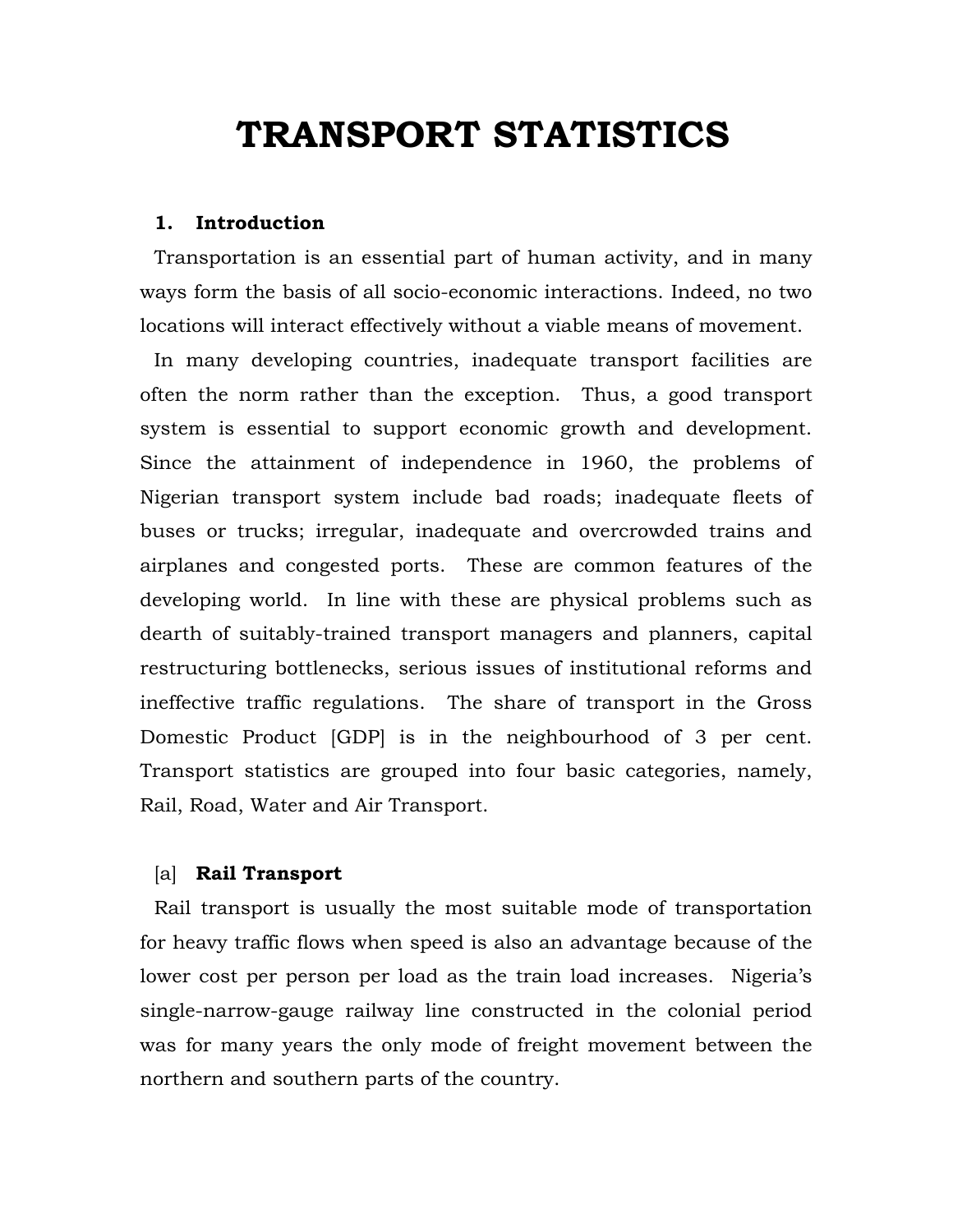In Nigeria, rail transport accounts less than a half per cent to the gross domestic products of the transport sector. Although rail has always contributed a tiny proportion of value-added in transportation, its share of value-added continues to decline because road transport (freight and passenger) has virtually taken over all the traffic previously conveyed by rail. The relegated status of the Nigerian Railways is a classic illustration of a transportation policy which has sidelined an important and cheap means of transport to foster the growth of privately-owned long haulage transport services.

This policy has engendered the following:

- (i) It has made the Nigerian Railway Corporation [NRC] a lame duck with total reliance on the Government for subvention.
- (ii) A disorganised, unregulated private sector-owned road transport system providing freight and passenger services.
- The effects of these are:
- (i) traffic congestion on urban roads.
- (ii) increasing rate of fatal road accidents emanating from bad roads, poorly-maintained vehicles and careless driving.
- (iii) worsening environmental pollution.

The sharp devaluation of the Naira has also aggravated the situation as an increasing number of private car owners are joining the pool of frustrated travellers and commuters.

# [b] **Road Transport**

Road transport is the most commonly used mode of transportation in Nigeria today. Road traffic depends on the pattern of human settlements, accounting for more than 90 per cent of the sub-sector's contribution to the Gross Domestic Product (GDP). Road transport activities involve the conveyance of passengers en-masse or in small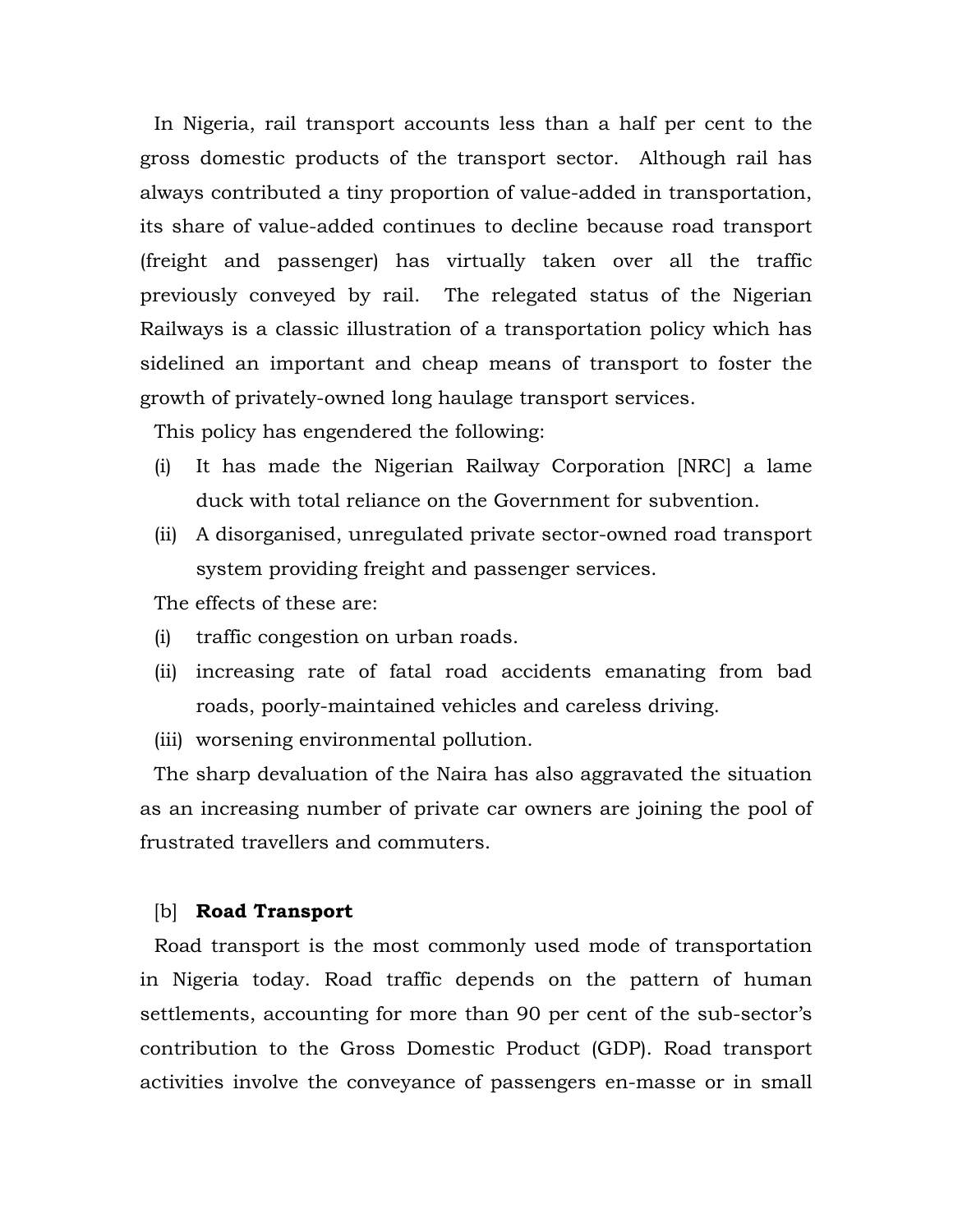numbers, the transportation of animals, farm produce and merchandise and the rendering of mobile services (clinics, libraries and banks). The optional use of motor cars for pleasure, which can be distinguished from the three uses listed above, also contributes tremendously to the importance of road transport in Nigeria. This is more predominant in Nigeria than in most other African countries because of the poor state of alternative means of transportation by which journeys could have been made and also due to the psychological satisfaction offered by the possession of a car.

# [c] **Water Transport**

Water transport scores a distant second to road transport, with an average share of about 1.6 per cent of Nigeria's gross domestic product. Water transport is slow and therefore, unsuitable for passenger movement, except for holiday and tourist traffic where time is not a constraint or where other forms of transport are not available. Water transport has the following three components: ocean transport, coastal water transport and inland water transport. Inland water transport is only advantageous in terms of costs of moving heavy traffic, especially where speed is less important than cost.

The importance of water transport statistics depends on the geography of the country concerned. Land-locked communities will be less concerned with water transport statistics than inland or peninsular settlements, except perhaps in terms of inland water transport.

#### [d] **Air Transport**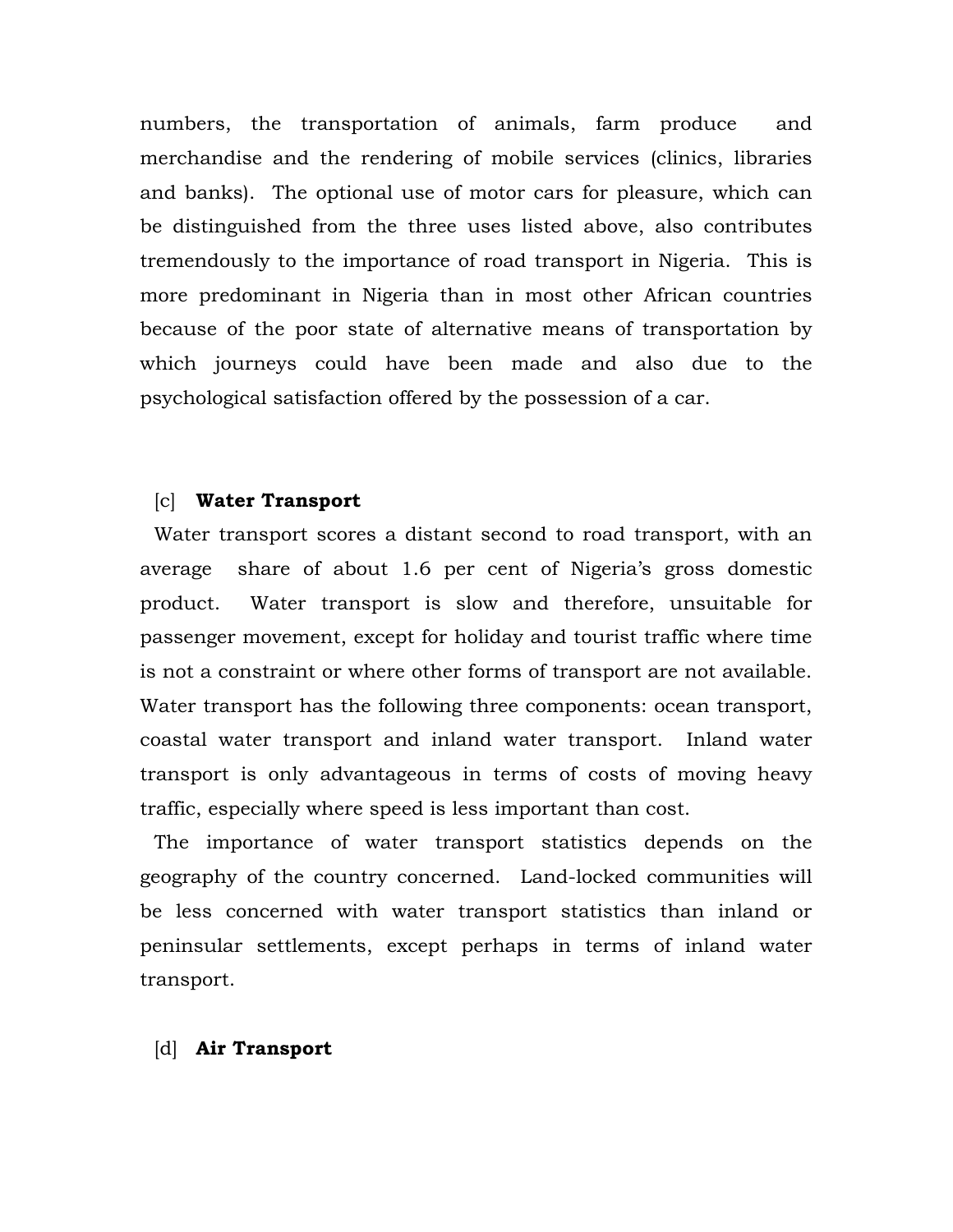Air transport has a unique advantage over all other modes of transport if speed, time and distance are major considerations. Air transport is of high value in relation to weight. It is also preferred where accessibility by other modes is a problem (especially in riverine or mountainous regions).

Air transportation is a system with many inter-related parts. Each airport is connected to the system through the airways and other airports with which it exchanges flights. Its share of the GDP is however, still neglible in Nigeria.

# **2. Coverage, Scope, Uses and Users of Transport Statistics**

#### [a] **Rail Transport**

Rail transport statistics consist of data which are generated by or are relevant to the provision of freight, passengers and terminal services by the Nigerian Railway Corporation.

These statistics include those on:

- physical facilities.
- services provided.
- cost of operations.
- revenue and flow of funds.

Rail transport statistics are needed for determining the relative emphasis that should be given to the different modes of transportation with a view to developing an integrated transport policy by planners at the three tiers of Government. They are also necessary for corporate planning and also because of their major cost components in economic activities.

# [b] **Road Transport**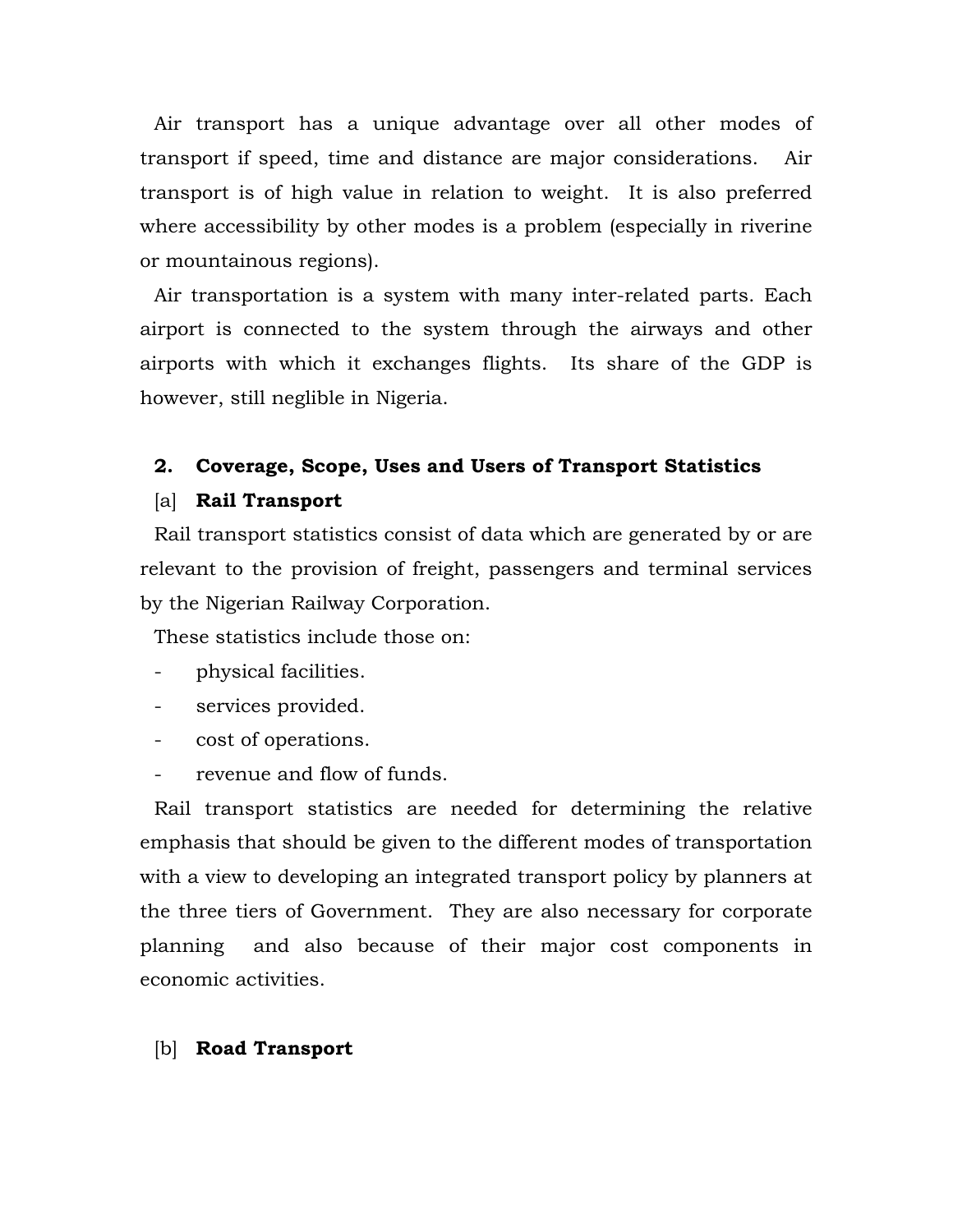Road transport is grouped into 'Other Land Transport' and 'Transport via Pipelines' both of which are in Division 60. The three classes of industrial activities in this group are:

- other scheduled passenger land transport.
- other unscheduled passenger land transport.
- freight transport by road.
- transport via pipelines.

In this discussion, road transport statistics will exclude transport via pipelines which is covered elsewhere. The detailed listing of the items in the first three groups identified above cover statistical information on the provision of all forms of road vehicular services for the movement of human beings, raw materials, merchandise and services. It also includes statistical information on all forms of road transport equipment and infrastructural facilities.

From its share in the GDP, transport is a major input into most economically productive activities in Nigeria with its high proportion of non-riverine land mass. This observation is clearly supported by the fact that the commonest reason for most price increases is the rise in transportation costs. Road transport statistics are, therefore, very useful for planning at all levels. Consequently, households, research bodies, corporate organisations and planners in all tiers of Government are the users of road transport statistics.

# [c] **Water Transport**

Water transport includes transportation of passengers or freight over water, operations of tour, excursion, cruise or sight-seeing boats, ferries and water taxies. The two sub-divisions are: Sea and Coastal water transport which includes transportation of passengers or freight overseas and along the coast, and inland water transport which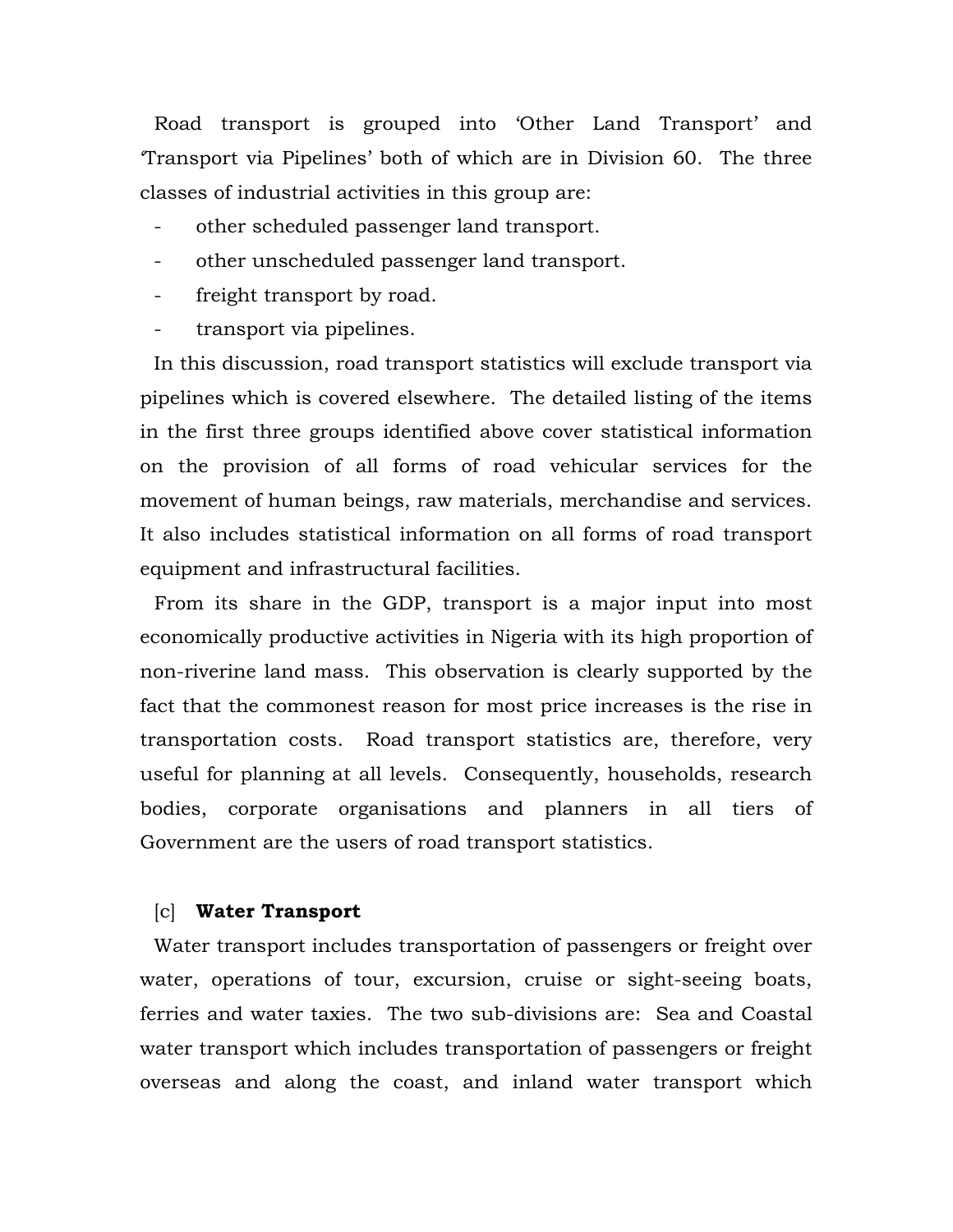includes transportation of passengers or freight via rivers, canals, harbours, creeks and lakes.

Water transport statistics are made up of the following: physical facilities provided; employment, earnings, and other cost information; services provided; revenue; financial data; capacities, capacity ulitisation and measures of performance; other statistics. Water transport statistics are port- or State-specific. Statistics of international passenger or freight services are usually recorded for the whole country.

Water transport statistics are useful for planning and research in transport development, especially efficient coordination of the various modes of transportation. The users include planners and policy makers, private researchers and international agencies.

#### [d] **Air Transport**

Air transport statistics include data arising from the transportation of passengers or freight by air or via space. They cover the statistics of scheduled and un-scheduled air transport. According to Revision 3 of the International Standard Industrial Classification, air transport Excludes overhaul of aircraft or aircraft engines which are classified as manufacture of aircraft and spacecraft. Also excluded are the support and auxiliary transport activities and activities of travel agencies.

In most cases, data on air transportation are airport- and carrierspecific. These are then aggregated for each country over the specified reference period.

Statistical information on air transport demand and on airline flights form an important input in Government decision-making and policy formulation. For example, the Civil Aeronautic Board uses travel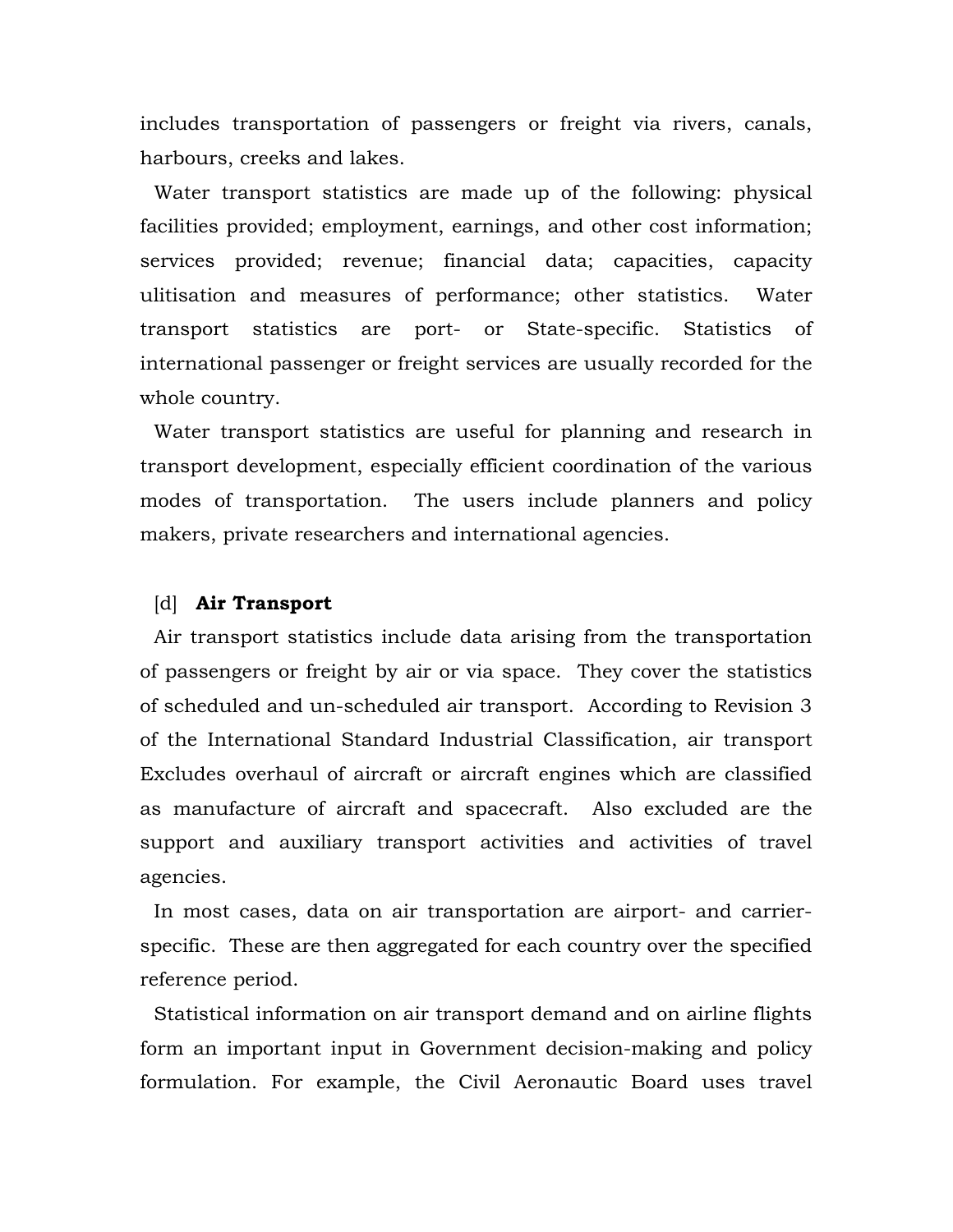projections in making route awards to airlines. Estimates of future loads on airports and elements of the Air Traffic Control System are usually based on air travel demand.

The airlines use statistics of air travel demand in planning routes and in making equipment acquisition, while airport authorities use forecasts of air travel demand to plan facility development.

# **3. Sources and Methods of Compiling Transport Statistics**

#### [a] **Rail Transport**

The Nigerian Railway Corporation (NRC) is the sole source of data on rail transport. The use of the specialised extensive route system and stations all coordinated by NRC facilitates data collection on rail transport services. A considerable proportion of rail transport data is generated by the day-to-day operations of the system.

Rail transport statistics are consequently usually more comprehensive than those collected in respect of road transport. These statistics are primarily collected for each station or zone before they are aggregated to obtain information for the country as a whole.

The data are, therefore, by-products of administration and could be described as administrative statistics. Although there are scopes for survey/census data collection, there is, however, no evidence that that methodology is used by the Corporation.

#### [b] **Road Transport**

Road transport statistics can be produced through surveys, censuses and routine administration. Due to the statutory requirements for registration and licensing of vehicles and drivers, there is a wide scope for collecting administrative statistics on road transport services. The major source of data are Federal Ministry of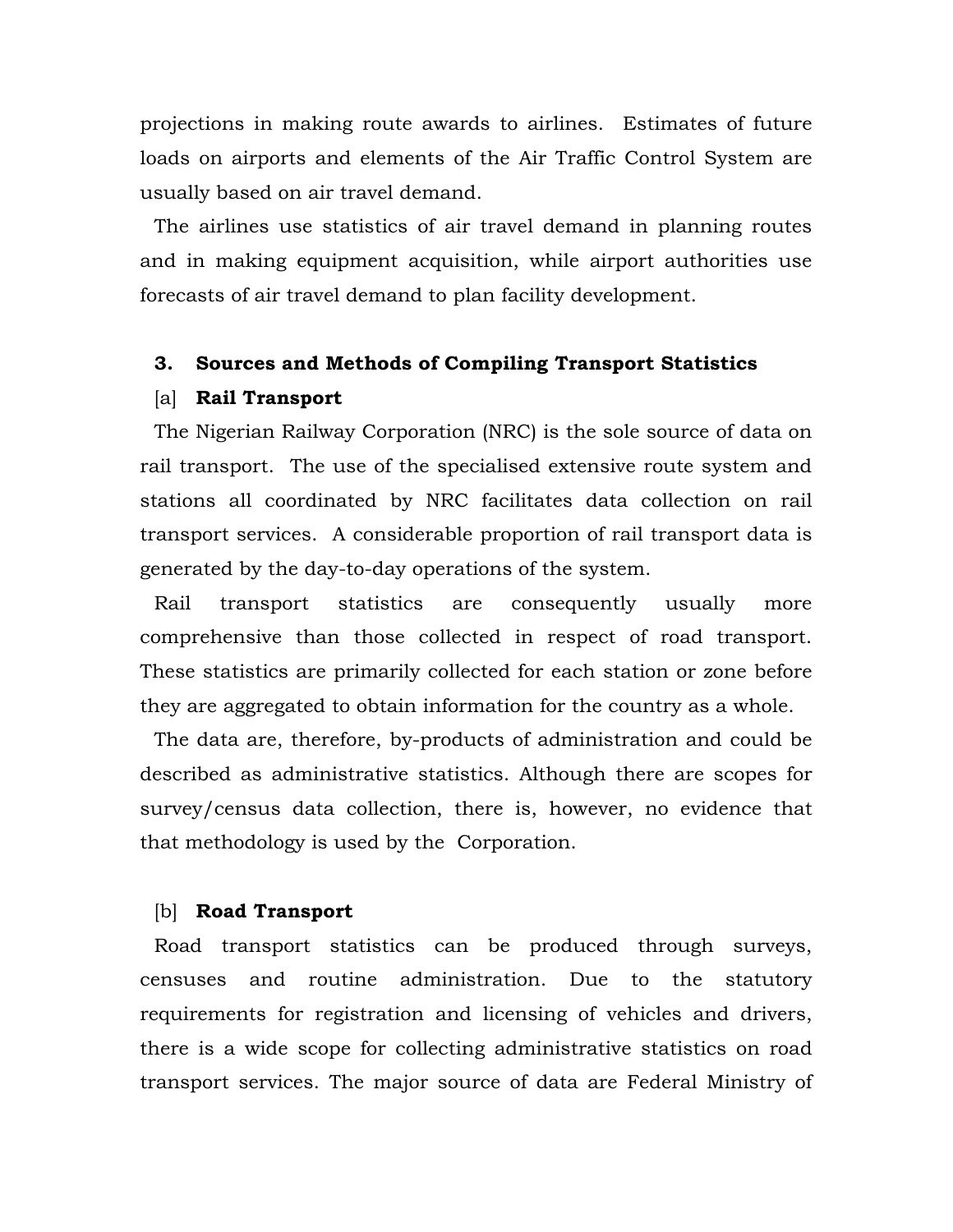Transport, National Bureau of Statistics, the motor licensing authorities of the State ministries of finance, the Nigerian Union of Road Transport Workers and the operators of mass transit, including luxury buses, fuel tankers and trailers. The Nigeria Police is also the sole source of road accident statistics. Road transport statistics is the most fragmentary of the four statistical segments of the transport sub-sector, the main reason being the absence of any Federal parastatal coordinating road transport activities as in the case of the Nigerian Railway Corporation, Nigerian Ports Authority or Federal Airports Authority of Nigeria.

# **3.2.1 Road Transport Surveys and Censuses**

The National Bureau of Statistics has conducted a Survey of Transport Operators and a National Census of Transport Operators. These investigations are components of the NBS's National Integrated Survey of Establishments (NISE). In the survey of transport operators, the questionnaire is addressed to establishments engaged in road transportation of goods and passengers with a fleet of not less than five vehicles. The questionnaire has eleven parts with the following headings: identification; kind of activity; period of operation during the year; form of ownership; paid-up capital by source; company fleet (passenger vehicles, haulage vehicles); structure of business; employees and their compensation; company receipts; company operating cost; and value of capital expenditure.

The National Census of Transport Operators, which is a module and a component of the National Census of Industries and Business (NCIB), is designed to cover all establishments engaging five or more persons (that is, medium-sized and large establishments) and a sample of those engaging less than five persons. The exercise is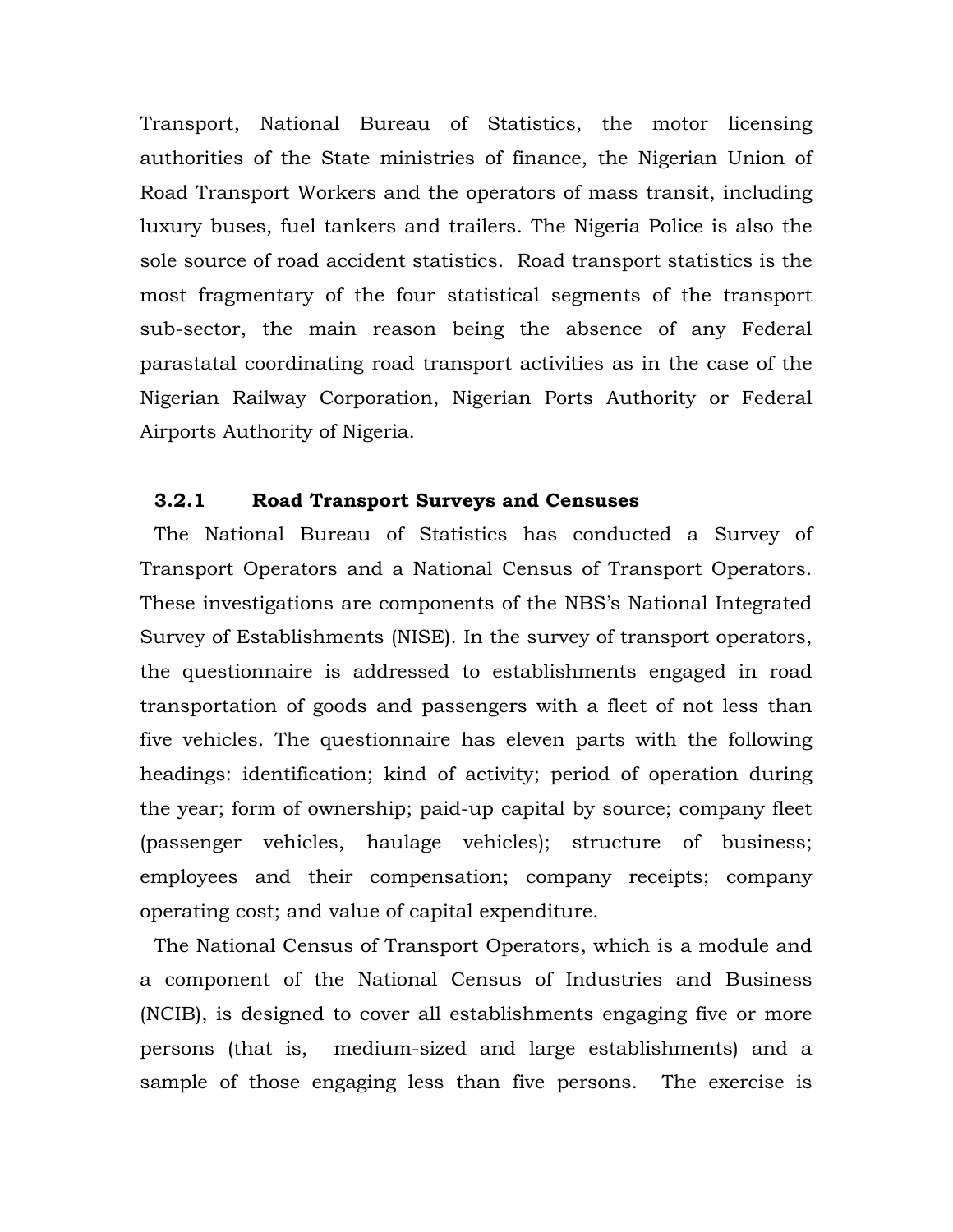preceded by elaborate listing of transport operators located in demarcated blocks in each community (town, village or city). At this stage, basic information, including identification particulars, type of enterprise, year of establishment, form of ownership and number of employees are collected about every operator.

In the census, information to be collected include description of the establishment; employment and earnings, staff training and development, hours/days worked; costs of operation and business receipts.

As has been the case with all establishment-based surveys conducted by the NBS, non-response has always been a major problem with the result that both the survey and census have not yielded any reliable information on road transport operations in Nigeria.

The NBS will, at best, be expected to supplement available information on road transport. Full responsibility for producing the statistics on this sub-sector rests with the Planning, Research & Statistics Department [PRSD] of the Federal Ministry of Transport in collaboration with its State counterparts.

# **3.2.2 Administrative Sources of Road Transport Statistics**

The sources of administrative statistics on road transport are: the National Bureau of Statistics, Nigeria Police Force, Federal Ministry of Works, Motor Vehicle Divisions of the Local Government headquarters and the Federal Ministry of Transport.

The Motor Vehicle Divisions of the Local Government headquarters undertake: registration of new vehicles.

- licensing of motor vehicles.
- licensing of drivers and commercial transport operators.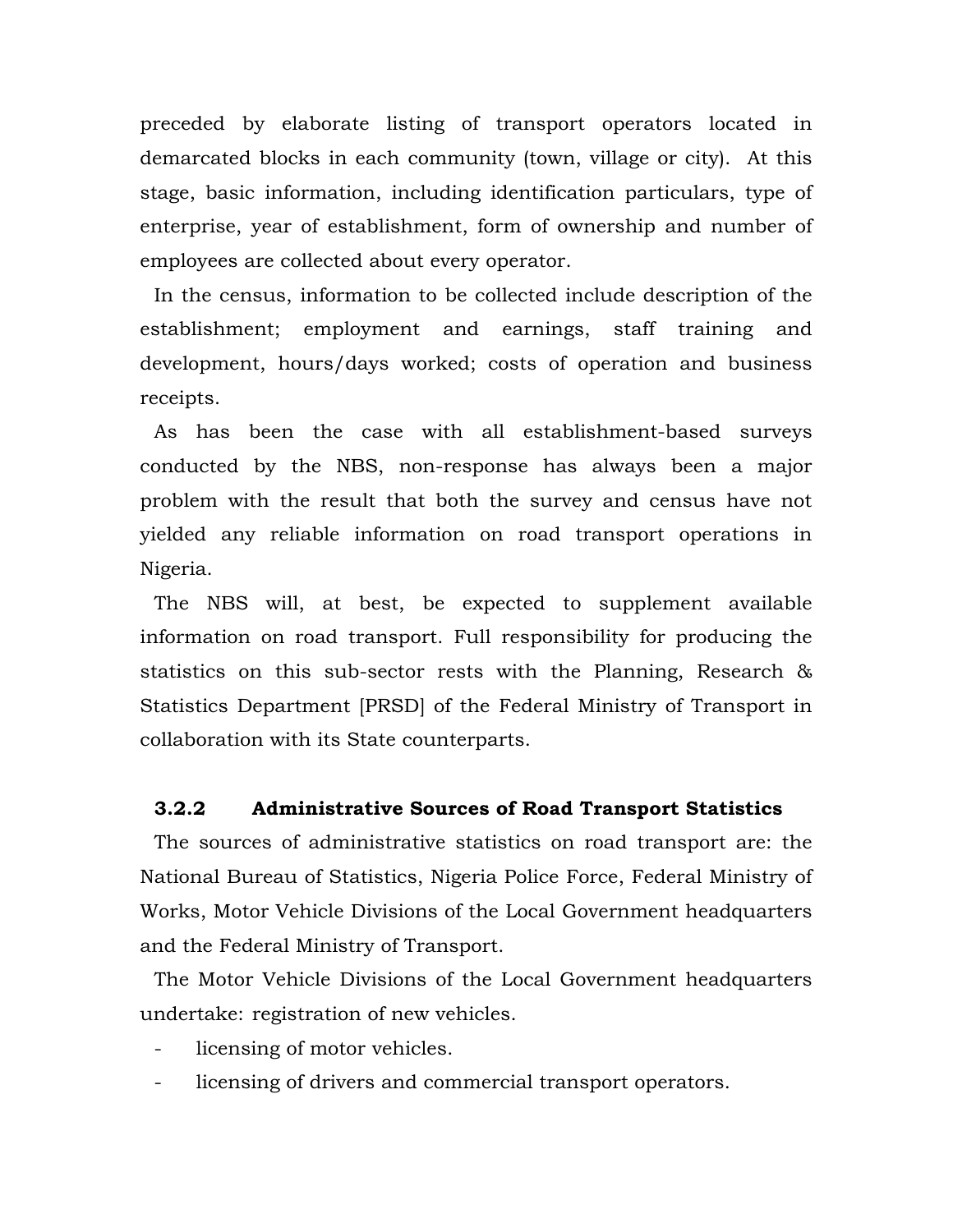processing applications for change of ownership of motor vehicles.

The Motor Vehicle Statistics Unit of the NBS designed forms to be used by each motor vehicle division of the Local Government in making returns containing the summaries of the information listed above. The objective is to assess the contributions of the road transport sub-sector to the economy. The returns from each Local Government are aggregated and published as annual time-series for each State of the Federation.

Two important items of data produced by this exercise are the frequency distributions of motor vehicles registered and motor vehicles licensed with the following details: year; State; and types of vehicles. 'Types of vehicles' is further disaggregated into cars, commercial vehicles, motor cycles and 'Others'. Returns obtained from the Local Governments contain further disaggregation of the last categories of vehicles by make and type of body.

The problems encountered by NBS in producing these sets of administrative statistics on road transport include iadequatelycompleted returns and delays in receiving the returns from the Local and State Government units.

In recent years, the NBS has also used the Nigeria Police Force as a supplementary source of information on motor vehicle statistics.

Another important source of administrative statistics on road transport is the Federal Ministry of Works. The items of data produced by this ministry, which are relevant to road transport activity, are those on infrastructure such as roads and bridges.

It has been observed that rather than obtain returns from the Local Government units, the Planning, Research & Statistics Departments (PRSD) of each State Ministry of Finance and/or Economic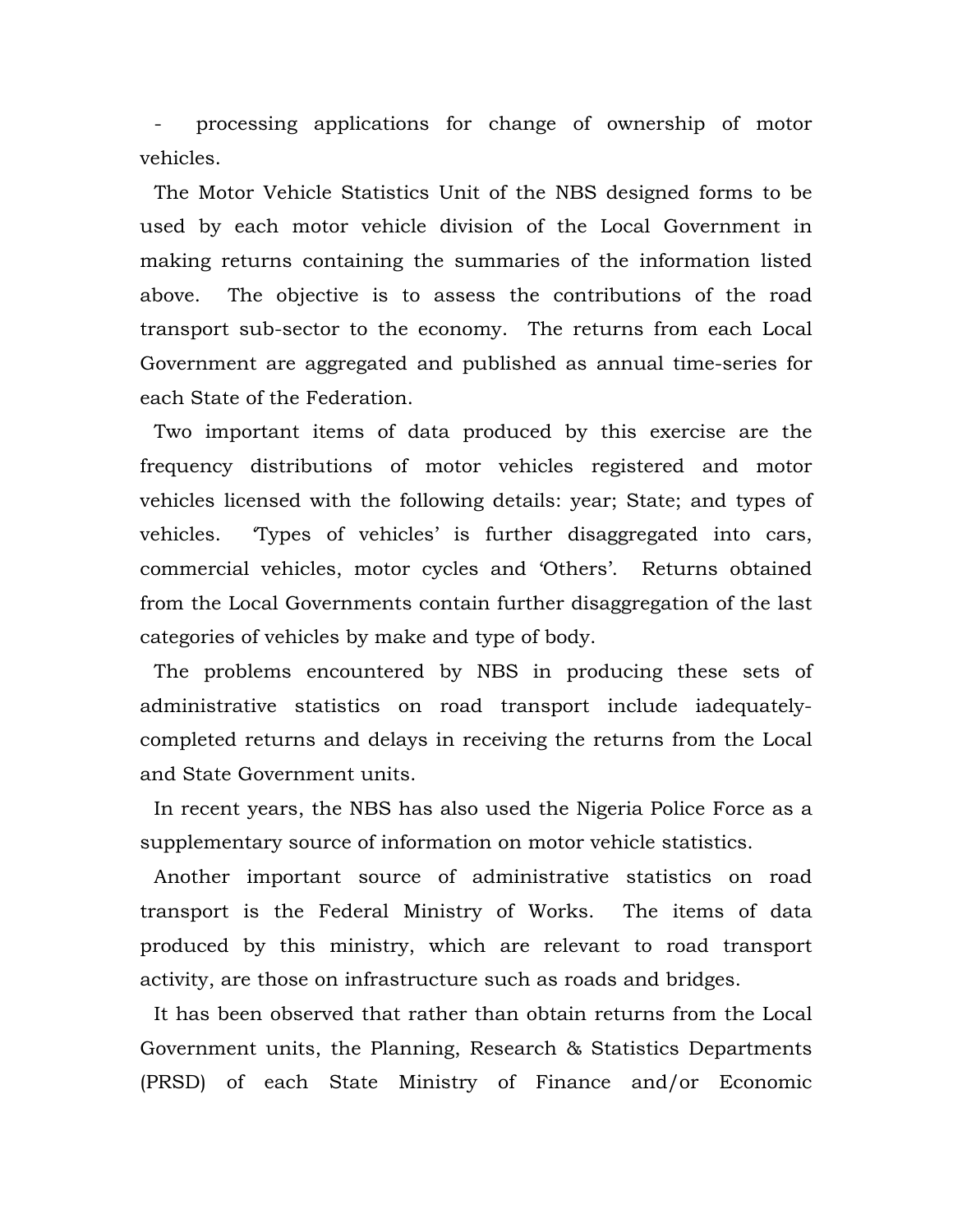Development should collate these returns in a nationally-agreed format and forward the summaries to the NBS for aggregation and publication.

Several other useful items of administrative statistics which can be produced from the forms completed by households include:

age profile of registered/licensed vehicles by categories and State of operation/licensing.

distribution of newly-licensed drivers/renewed drivers' licenses by age, gender and State of issue.

Other items of data which should be produced in an ideal system of road transport statistics will be discussed later.

# [c] **Water Transport**

The most important source of data on water transport is the Nigerian Ports Authority (NPA). Other sources are the National Maritime Authority (NMA), National Inland Waterways Authority (NIWA) and the Nigerian Shippers Council (NSC).

Most of the data on water transport are produced in the course of day-to-day administration, especially by the ports.

The Ports are the principal sources of data. The technical or engineering branch produces information on port facilities (the number of units, main technical characteristics and capacities). The traffic and commercial branch is responsible for collecting data on:

mode of transfer of goods between ship and inland transport.

- type of port storage used by the cargo.

- type of packaging.

purpose of ship's visits.

duration and causes of work stoppages on ship and storage areas.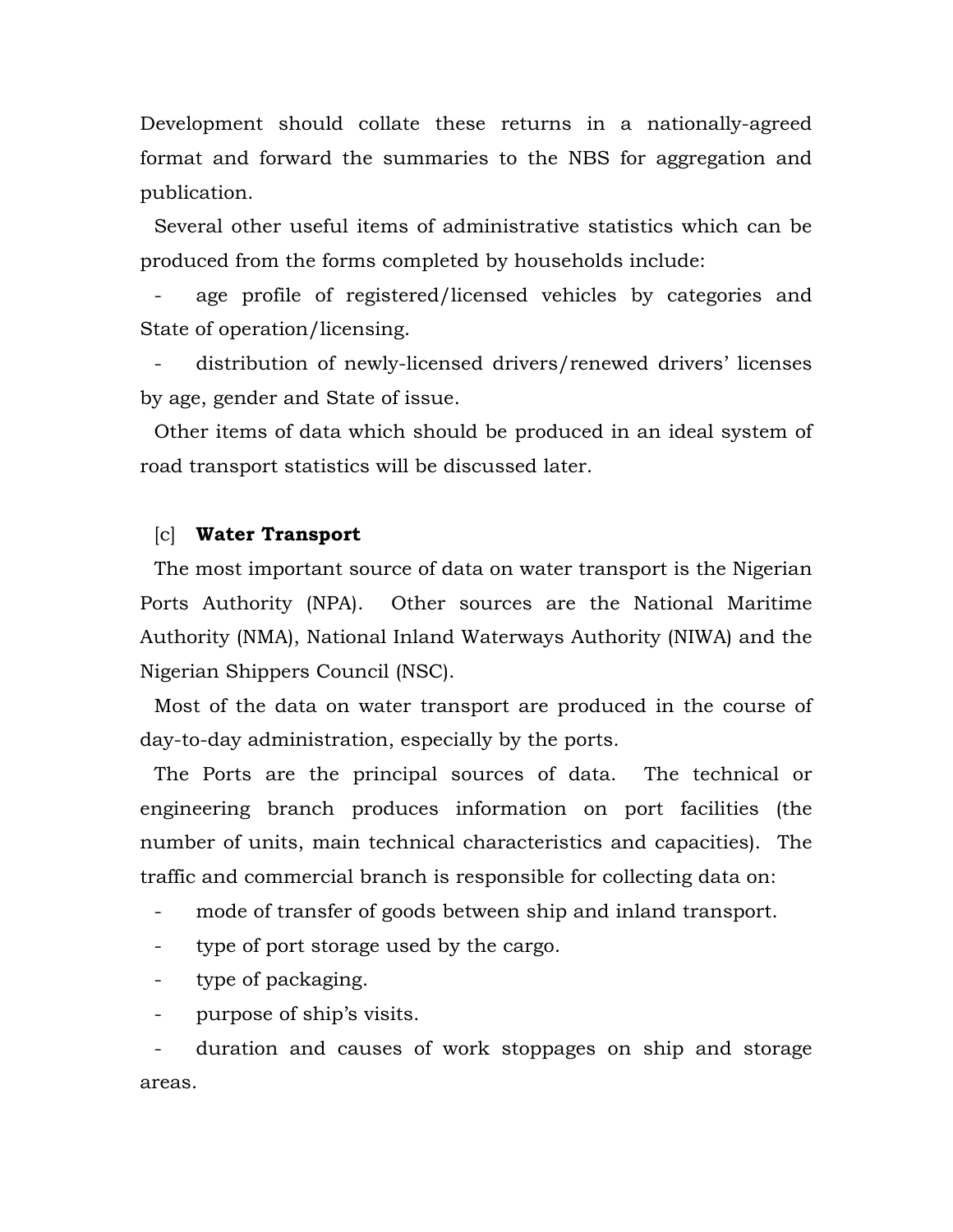- movements of goods to and from port storage.
- Port's supply to ships.

The harbour master's office keeps records of all ship movements and sometimes of the causes of delays. The personnel branch is the source of data on port labour. Other sources of information are pilotage and towage services and the accounting branch.

Many other data of interest for port statistics are obtained from external sources, including customs administration which provide data on cargo traffic by volume (tonnes), value of goods and data on origins and destinations.

The most useful document for port statistics is the ship manifests which contain information about:

origins and destinations of ships and cargoes.

- total amounts of cargoes loaded and discharged (weights or volumes).

nature of goods.

freight rate for each unit of cargo.

Information on different types of inland transport used in evacuating the ship's cargo is not always available, especially for road transport (which in most cases includes a large number of independent carriers).

Information on technical characteristics of the ship (tonnage, length, draught) is usually requested by the harbour master before the ship's arrival. These can always be verified with the aid of the register of important classification societies (Lloyd's Register of Shipping, American Register of Shipping, etc.) which contain up-to-date information on all ships in active service in the world.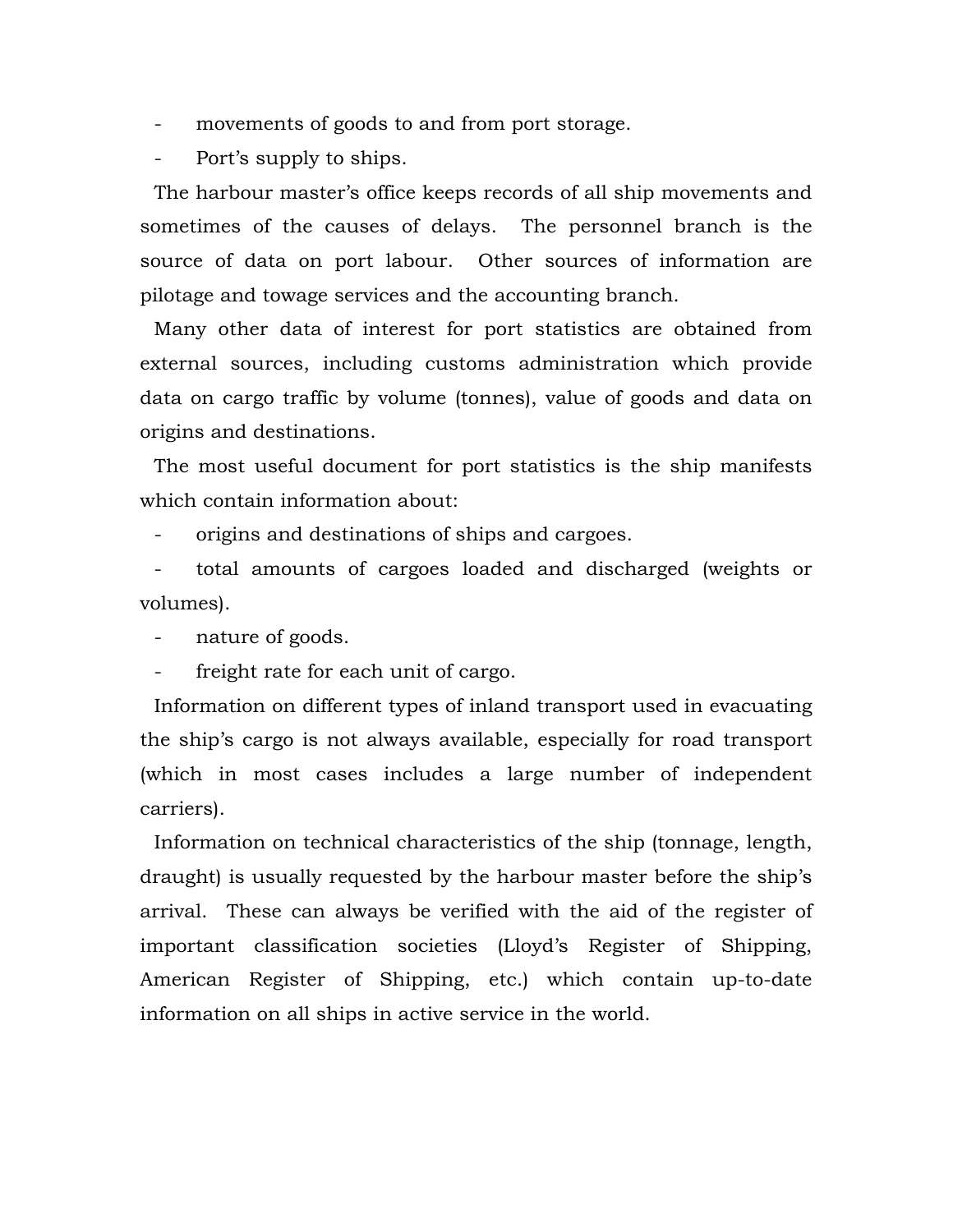Other sources of general information are foreign ports, world merchant fleet, other port institutions and various independent bodies which disseminate information on ships and shipping activities.

The collection of data is done on a specific form filled for each ship as it calls at the port. The form contains the following:

(a) Information on the ship: name; flag, type, registration number; gross registered tonnage; dead-weight tonnage; over-all length; draught; port of origin; port of destination; sea route.

(b) Information on the cargo discharged and loaded: weight of goods discharged; weight of goods loaded; cargo-specific information: weight discharged or loaded; type of package; berth of loading/discharging; port of loading/discharging; type of transfer to/from inland transport mode; type of storage.

(c) Information on port services: time and date of ship's arrival; time and date of berthing; time and date of ship's departure.

(d) Shift-specific information: date; berth; effective duration of work; reason for delay; weight of goods loaded/discharged; number of hatches worked; number of cranes used; number of gangs allocated to ship; other equipment.

There is a wide scope for coding port statistics because of the uniformity of most of the data itemised above in respect of the characteristics of each ship and the services which are rendered to the vessels at the ports.

# [d] **Air Transport**

The most important source of data on air transport is Federal Airports Authority of Nigeria (FAAN). Other sources are: Vigirn Nigeria Airways, carriers of other nations operating in Nigeria, the Planning, Research and Statistics Departments of the Ministries of Aviation and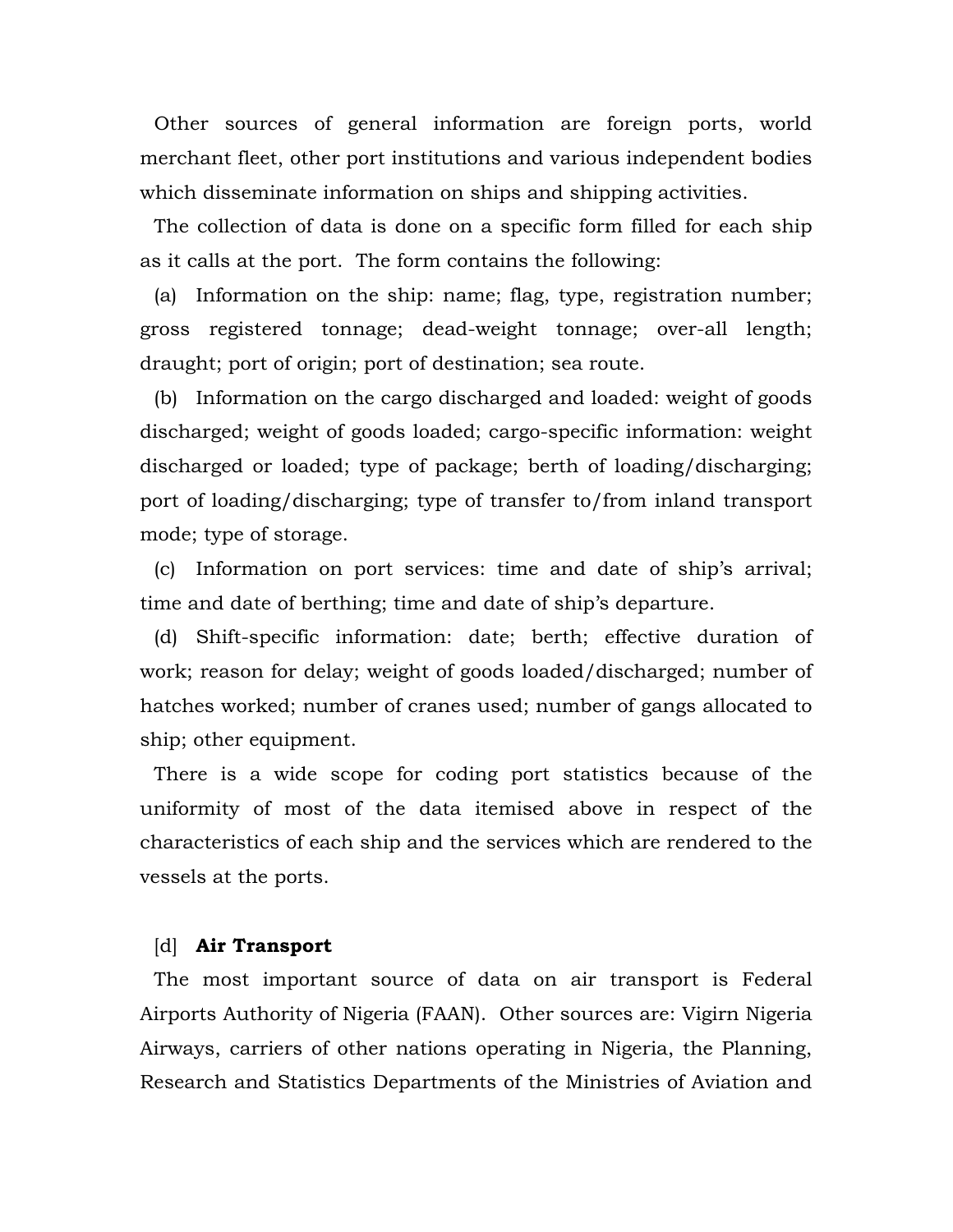Internal Affairs (on emigration and immigration statistics) and the Department of Meteorology.

The National Bureau of Statistics (NBS) also publishes time-series data on departures from, and arrivals in, Nigeria by air, as well as other passenger and air cargo statistics.

International sources of data on air transport are the International Air Transport Association (IATA) and the International Civil Aviation Organisation (ICAO), which produce quarterly and annual publications respectively on general aviation matters.

Although most of Nigeria's air transport data are collected administratively on a day-to-day basis, the management of the then national carrier (Nigeria Airways) had organised some surveys. These were:

- opinion research on airline attitude survey.
- market research on total market segmentation survey.
- route rationalisation survey.
- aircraft equipment survey.

These surveys were designed respectively to:

- improve on in-flight ground services provided on WT services by the airline.
- increase the market share of the airline.
- identify profitable and unprofitable routes and explore the opening of new routes.
- determine the type of aircraft to be used in WT peculiar market.

The unit of observation in the first two surveys were the airline's passengers on the WT services, while the corporation's sales offices and stations were respondents to the third survey.

The fourth survey was to be based on performance data of different carriers. All the surveys were to be organised by the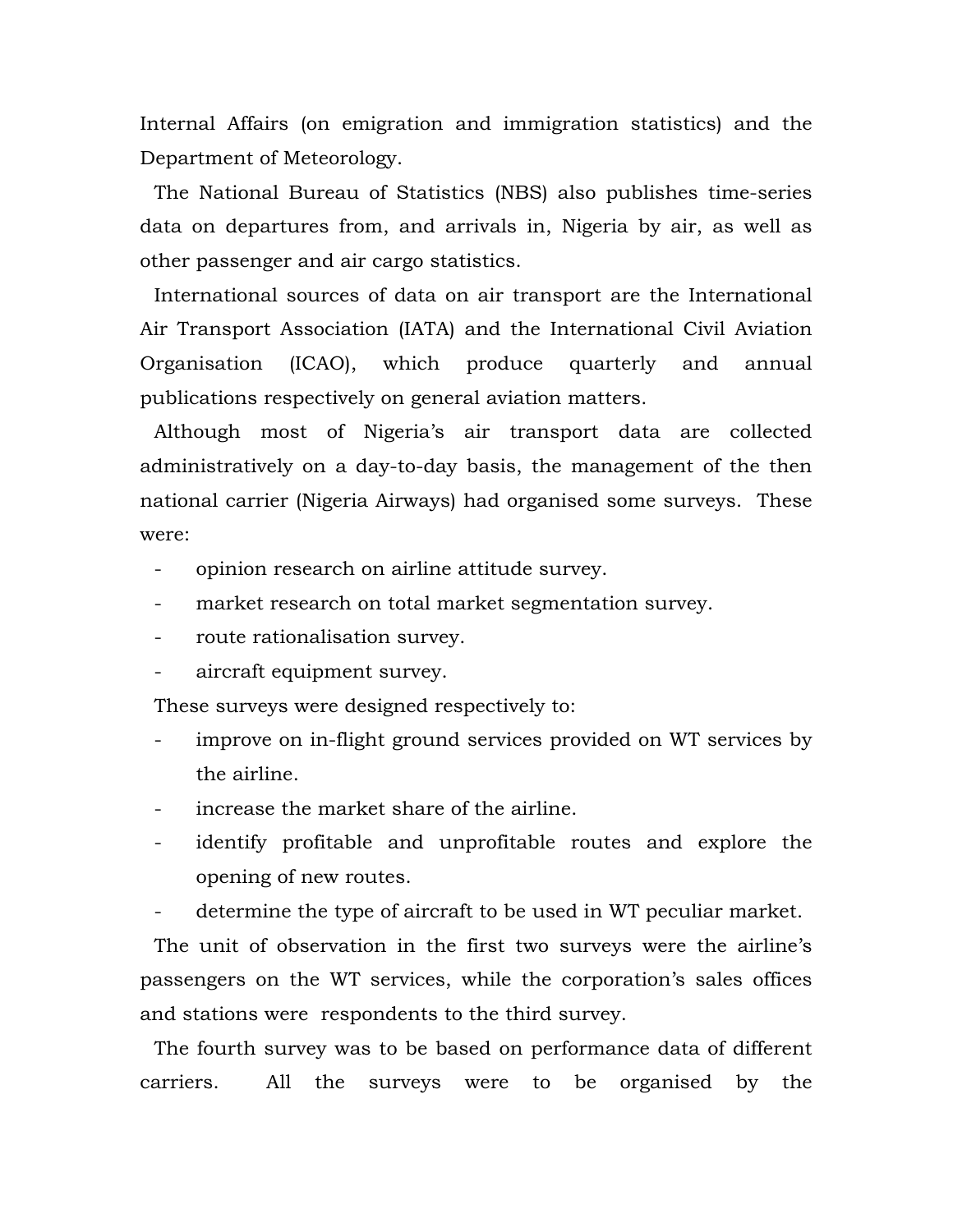commercial/statistics unit of the airline twice a year for the first survey, annually for the second, and once-and-for-all for the third. The fourth survey did not take off. The results of all the surveys were used exclusively by the management of the airline.

The then Nigeria Airways, as the major source of administrative or routine statistics on air transport in the country, produced the following five returns and five reports which contain data on its operations:

(1) Monthly Passengers' Traffic Returns: It was designed to collate statistical information on passengers and freight carried on the airline's routes, which (data) were to be used in estimating capacity utilisation and viability of routes.

- (2) Monthly Freight Returns: The purpose was to determine the total amount of cargo (merchandise, mail, courier) freighted and revenue generated.
- (3) Sales Returns: The purpose was to determine total revenue generated and the contribution of each sales office to total revenue generation.
- (4) Monthly District Returns: The purpose was to provide an outline of the operational activities in each of the airline's districts.
- (5) Carrier by Nationality Data: The purpose was to determine the market share of the national airline in the sub-sector.
- (6) Monthly District Report: Contained an outline of the operational activities in each distict of the airline.

(7) Divisional and Sectional Monthly Progress Reports were on management information.

(8) Monthly Passenger Traffic Report focused on the determination of market share for the national airline and British Caledonia.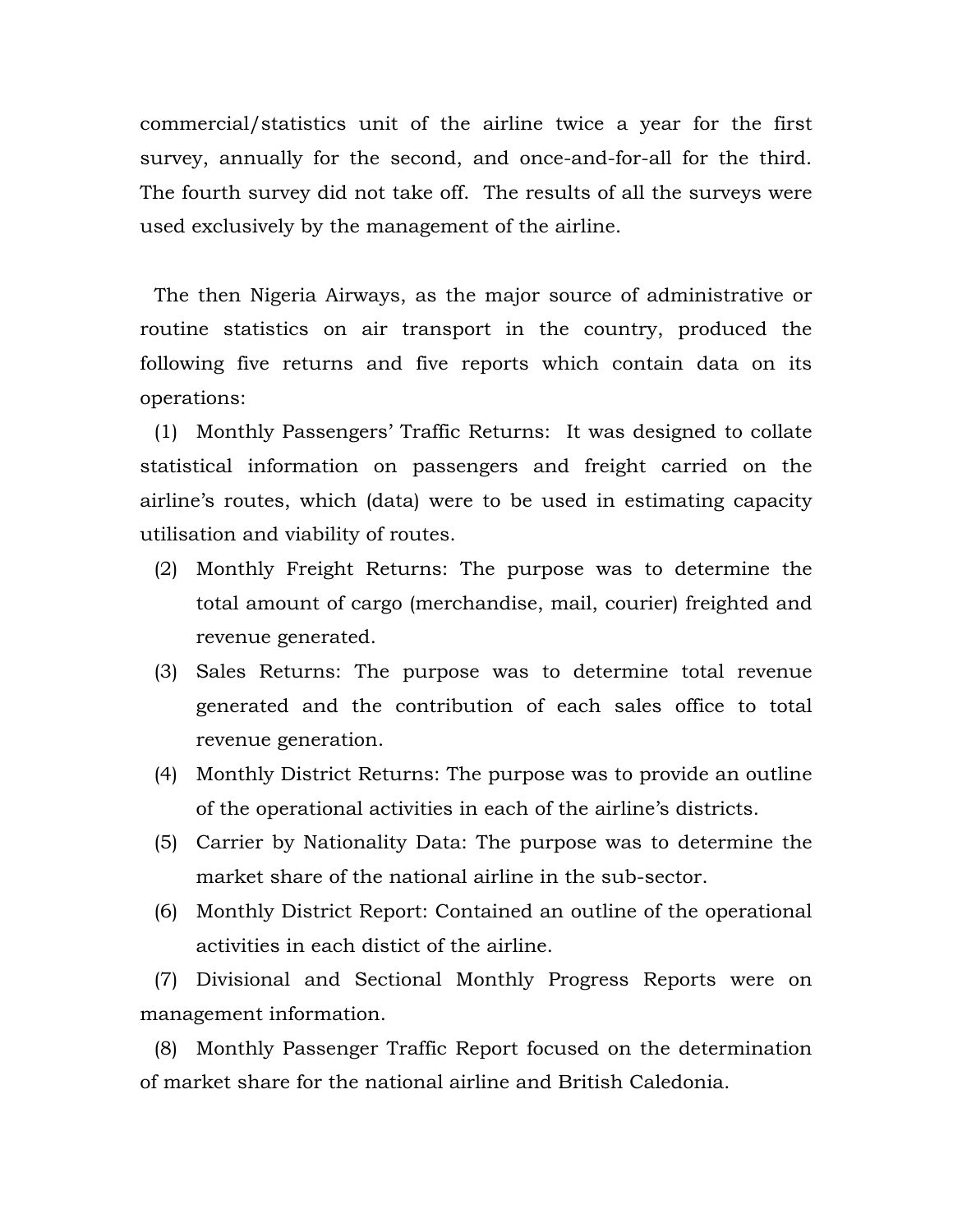- (9) International Air Transport Association Report focused on
- Airfare determination and adjustments.
- World Airline statistical information.
- Aircraft/personnel utilisation.

(10) International Civil Aviation Organisation (ICAO) report focuses on general aviation information.

# **Number of Units Reporting and Frequency of Compilation of Data**

For three of the returns (1, 2 and 4) and two of the reports (6, 7) the reporting units are 31 stations of the then national airline consisting of 15 international airports including those in Nigeria and Africa and 16 offices of the airline in 16 domestic operational airports in Nigeria.

For returns 3 and report 8, the reporting units are the 31 stations as Stated above and 14 sales offices of the then national carrier, which are located outside airports.

The reporting unit for 'Carrier By Nationality Returns' is the Nigeria Immigration Service (NIS). The IATA and ICAO reports are based on information supplied by these international organisations.

All the returns and reports are summarised for dissemination on monthly basis except the ICAO report which is produced quarterly and annually.

The statistical information contained in most of the returns are first supplied on forms completed by the reporting units. These are SORted before the statistical information are extracted by the staff of the commercial planning statistics unit of the the then national carrier, which coordinate data collection. The passenger, cargo and revenue data are aggregated and tabulated manually on airport, airline and national basis.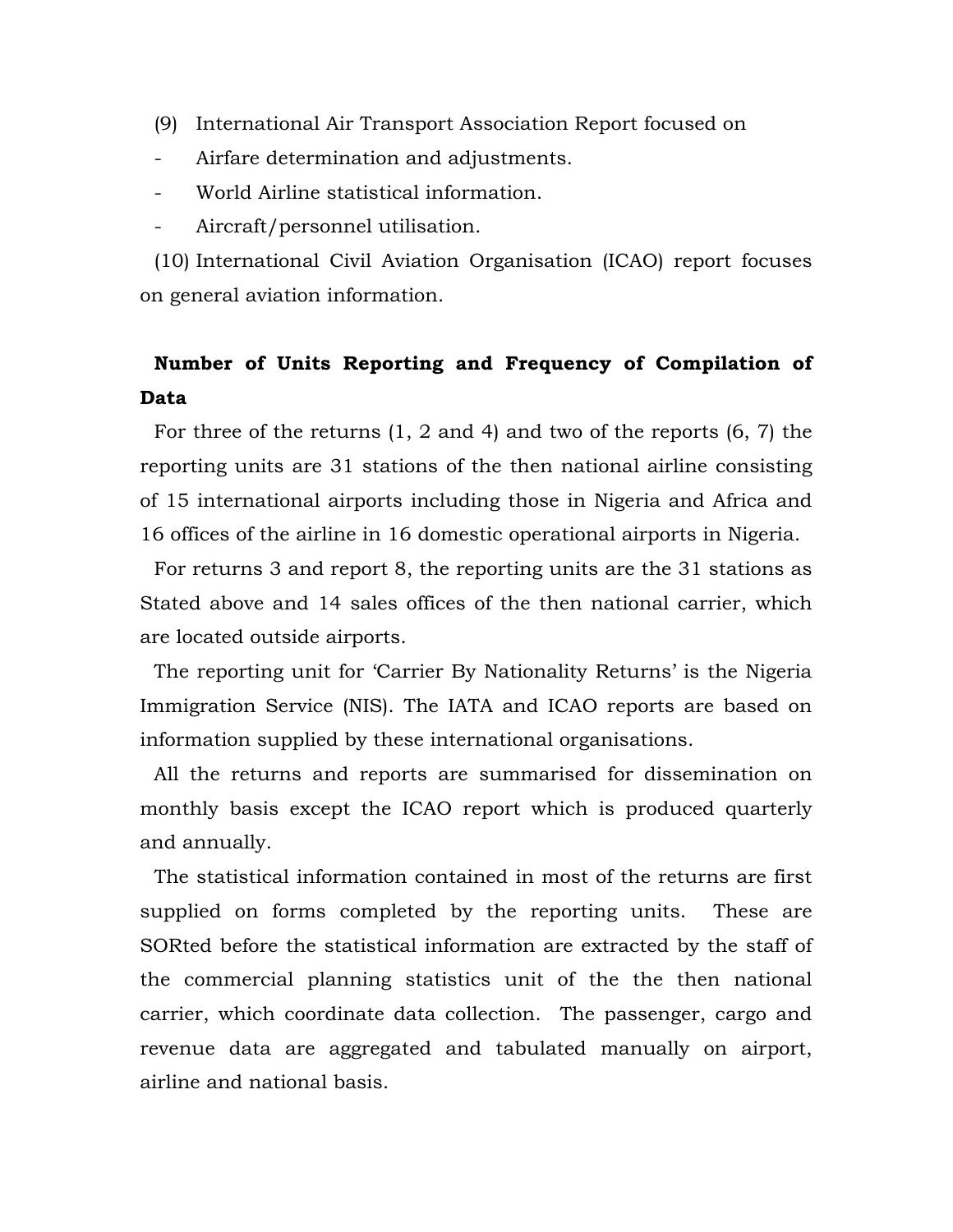# **4. Current Methods of Data Storage and Dissemination**

#### a] **Rail Transport**

Rail transport statistics are stored in hard copies. The most comprehensive items of data on rail transport are published in the **Annual Report** issued by the Nigerian Railway Corporation. It contains a detailed account of all the activities of the Corporation in the year covered. In one of the tables captioned "General Statistical Returns", the corporation publishes time-series data of 54 observed and derived variables on the following items: receipts and expenditure; passenger statistics; freight statistics; and combined passenger and freight train and engine statistics.

Most of these statistics are compiled for steam and diesel engines and other railway engines. This publication has been discontinued in recent years.

The National Breau of Statistics(NBS) also publishes in its **Annual Abstract of Statistics** items of data on rail freight and passenger services as obtained from the NRC.

In Section 4.12 (pp. 55-59) of the SOR, the operators of National Bureau of Statistics have proposed a maiden data base of 35 items and two details names of variables which can form the nucleus of a rail transport database. The entries are based on available time-series of rail transport data and extensions which are considered desirable.

The NRC itself should ideally have a much more detailed and comprehensive database than the National Bureau of Statistics and some suggestions, in this regard, will be put forward later in this paper.

# [b] **Road Transport**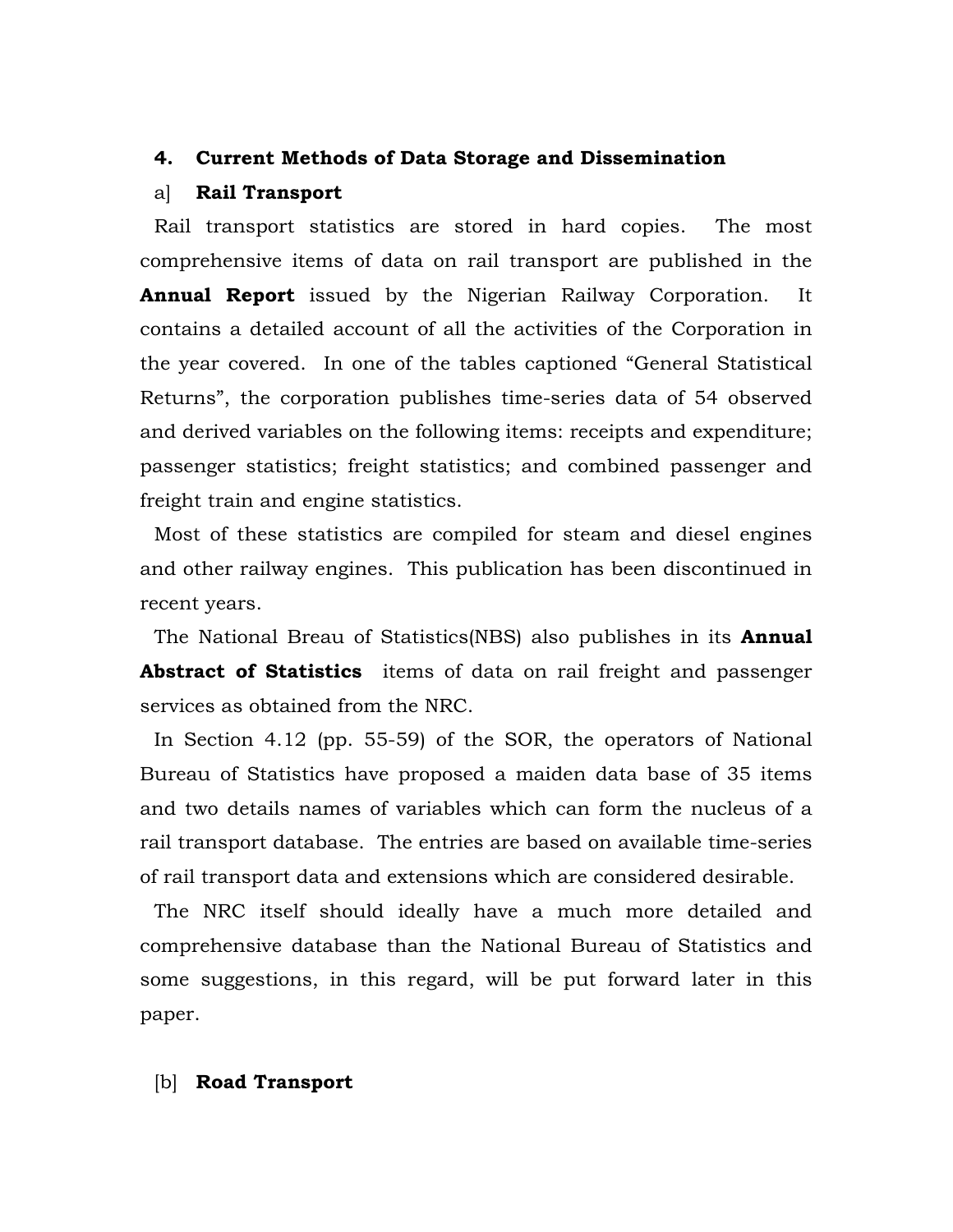As indicated earlier, Nigeria's road transport statistics are fragmentary. Statistical analysis consists of extraction, collation and aggregation. Available data are stored in hard copies — in files and a few tables in the **Annual Abstract of Statistics** published by the NBS on motor vehicle registration, and **Statistical Abstract of the Federal Ministry of Works** on infrastructure such as roads and bridges.

Data transfer on road transport is, therefore, in the form of hard copies and on page 60, Section 4.13 of the **National Bureau of Statistics: Statement of Requirements for Establishing Time-Series Databases of Nigeria's Official Statistics.** The operators of the National Bureau of Statistics have proposed a Road Transport Statistics Database consisting of 39 items or tables which can be used by the PRSD of the Federal Ministry of Transport as the nucleus of its database on road transport statistics.

# [c] **Water Transport**

Nigeria's water transport statistics are better documented than those of other divisions of the transport sub-sector. In spite of the tremendous scope for coding and computerisation of the items of data, ports statistics (which dominate water transport statistics) are still stored and transferred in hard copies in the country.

The Nigerian Ports Authority (NPA) is the major producer and publisher of ports statistics. Their publications include: **Nigerian Ports Authority, Digest of Port Statistics; Nigerian Ports Authority Monthly Progress Report; Nigerian Ports Authority Port Performance Indicators** and a bilingual (English and French) magazine which is supposed to be published annually.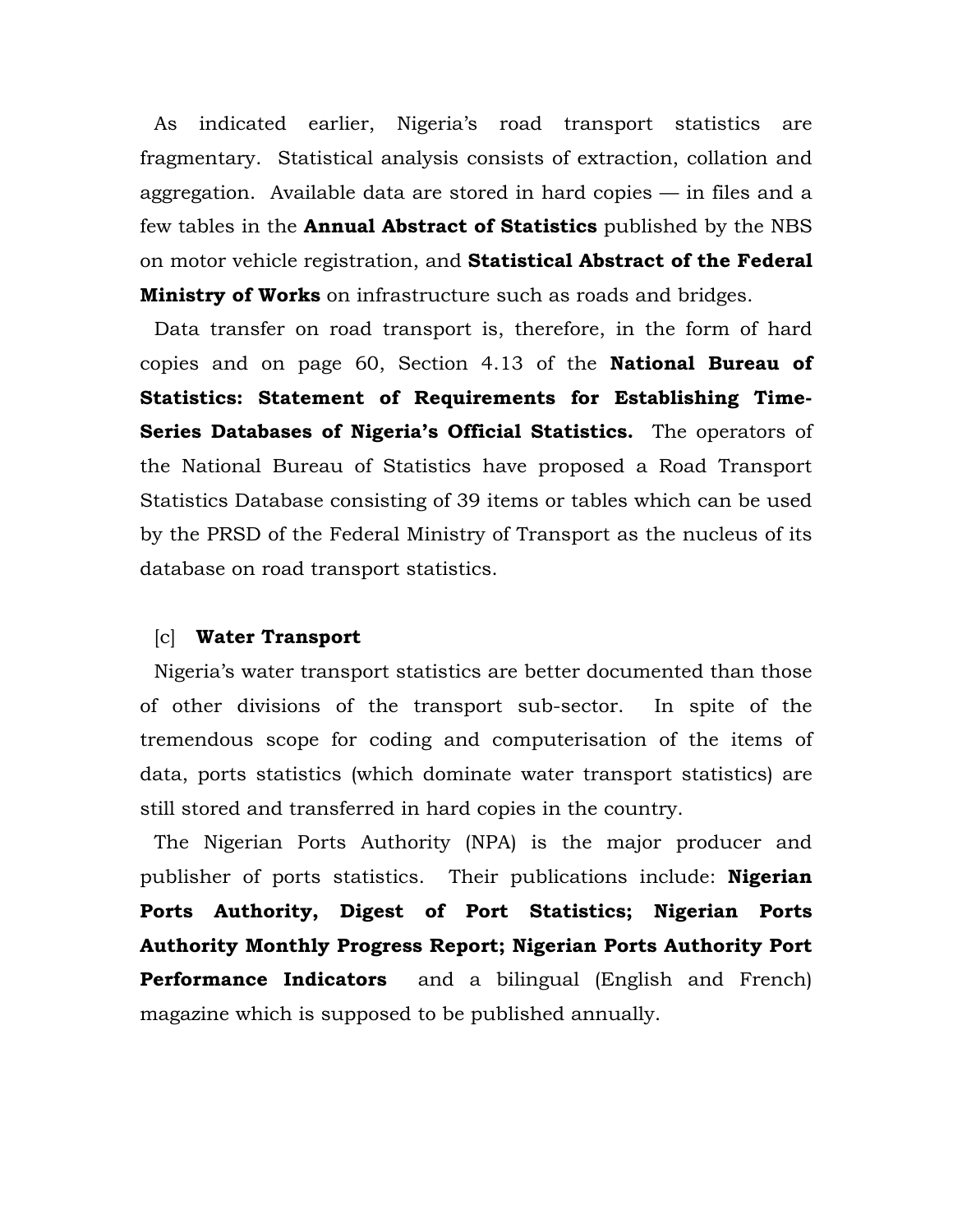The National Bureau of Statistics also publishes selected items of water transport statistics in its **Annual Abstract of Statistics**. These items of data are obtained from the NPA.

Although the statistics section of the Nigerian Ports Authority has a nationwide outfit for collecting port statistics, NPA does not have a database of port statistics. Posrt statistics are stored and disseminated in hard copies of regular publications or in mimeographs with restricted circulation. The operators of Nigeria's National Bureau of Statistics have put together 93 items with over 1,700 detail names in a data base of water transport statistics. This data base is in Section 4.14, pp. 65.72 of the latest version of the NBS's Statement of Requirements issued in 1994, in respect of 20 datasets.

Most of the variables included in the database are for individual ports and also as aggregates for all Nigerian ports for the relevant reference period. Others are of the form of output processing since two or more types of data are put together to derive significant ratios such as port performance indicators and other productsivity indices.

# [d] **Air Transport**

The Commercial Planning Statistics Unit of the then national carrier and the Nigeria Immigration Service were the most active organisations in the collection and publishing of air transport statistics in the country.

None of these agencies have developed a data base of air transport statistics. Thes data are stored in hard copies and in publications and reports most of which are not on sale to the general public. These publications include:

1. Monthly Traffic Statistics (Passengers/Freight).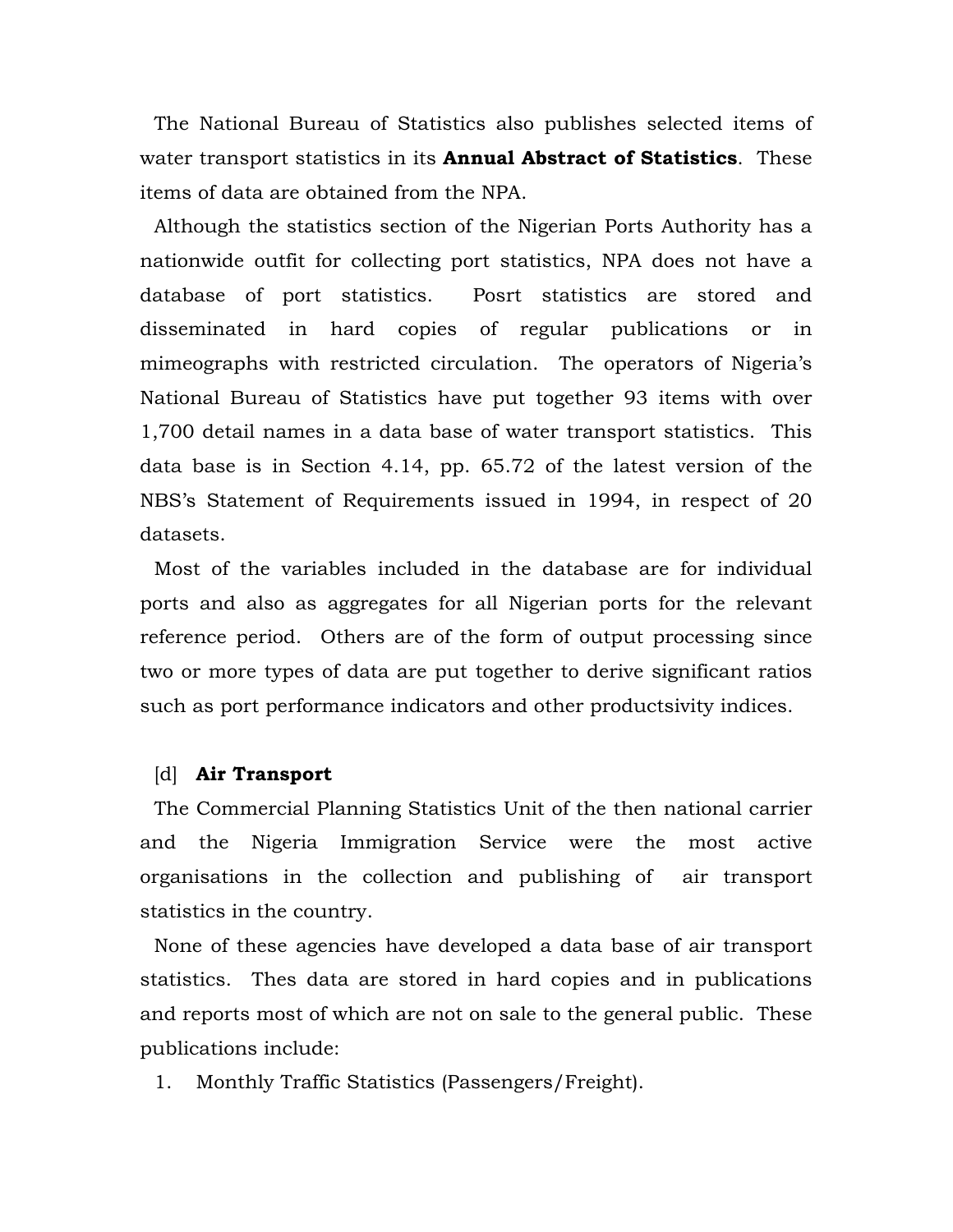- 2. Sales Report.
- 3. Scheduling Report.
- 4. Carrier by Nationality Report.
- 5. Annual Statistical Sales Summary.

Also the Federal Airports Authority Nigeria through its Annual Report and Economic and Statistical Abstract publishes a lot of airport specific data on passenger and cargo traffic, aircraft movements and its revenue and expenditure.

Information on immigration and emigration which are collected through embarkation and disembarkation forms completed by international travellers are published by the National Bureau of Statistics in its **Annual Abstract of Statistics** as obtained from the Nigeria Immigration Service.

Although the then national carrier computerised most of its data producing activities as evidenced by some of the reports which are computer print-outs, it did not have a time-series data base of air transport statistics.

The operators of the National Bureau of Statistics have developed a data base of air transport statistics containing 55 items or tables with over 1000 variables. Since a reasonable proportion of the variables included in the NBS data base are airport- and carrier-specific, the data base can form the nucleus of the data bases of the new national carrier (Virgin Nigeria Airways) and the Federal Airports Autrhority of Nigeria (FAAN).

#### **5**. **NBS Data Base Coding System for Transport Statistics**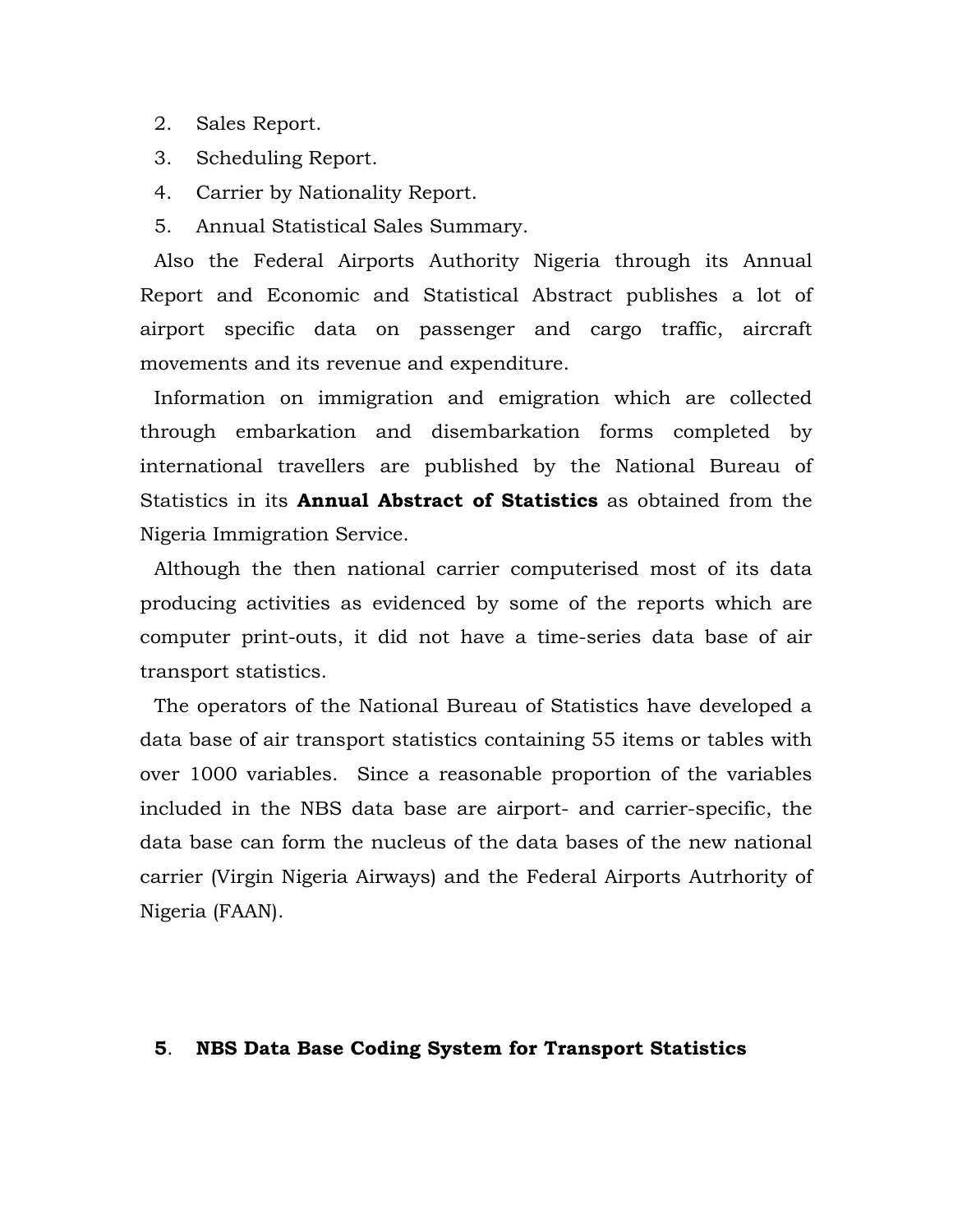The coding system used for this dataset is the International Standard Industrial Classification (ISIC), revision 3 issued on 4th August, 1988. The division code is the first two digits of the code assigned a six-digit-variable which identifies the division to which the dataset belongs. The ISIC division codes have been allocated on isomorphic basis in respect of most sectors, except where proximity to the closely-related ISIC item code in existence (particularly of un-used codes) were the basis for the allocation of codes. In the ISIC, 'Transport' has three divisions:

- 60 Land Transport, Transport via pipelines.
- 61 Water Transport.
- 62 Air Transport.

Since the ISIC did not identify the division codes to be used for other transport modes such as Rail and Road transport, the operators of National Bureau of Statistics decided to define them with the following division codes:

- 59 Rail Transport.
- 60 Road Transport.
- 61 Water Transport.
- 62 Air Transport.

# **The Items and Detail Codes**

The items and detail codes assigned to each variable are arbitrarily determined. The Division-Item-Detail (DID) coding system is the basis for coding NBS's datasets. The item under each dataset is the elementary entity or group of elementary entities (multiple-items cases) about which statistical data are gathered. For example, output of selected "Receipts for International Transport" in General Transport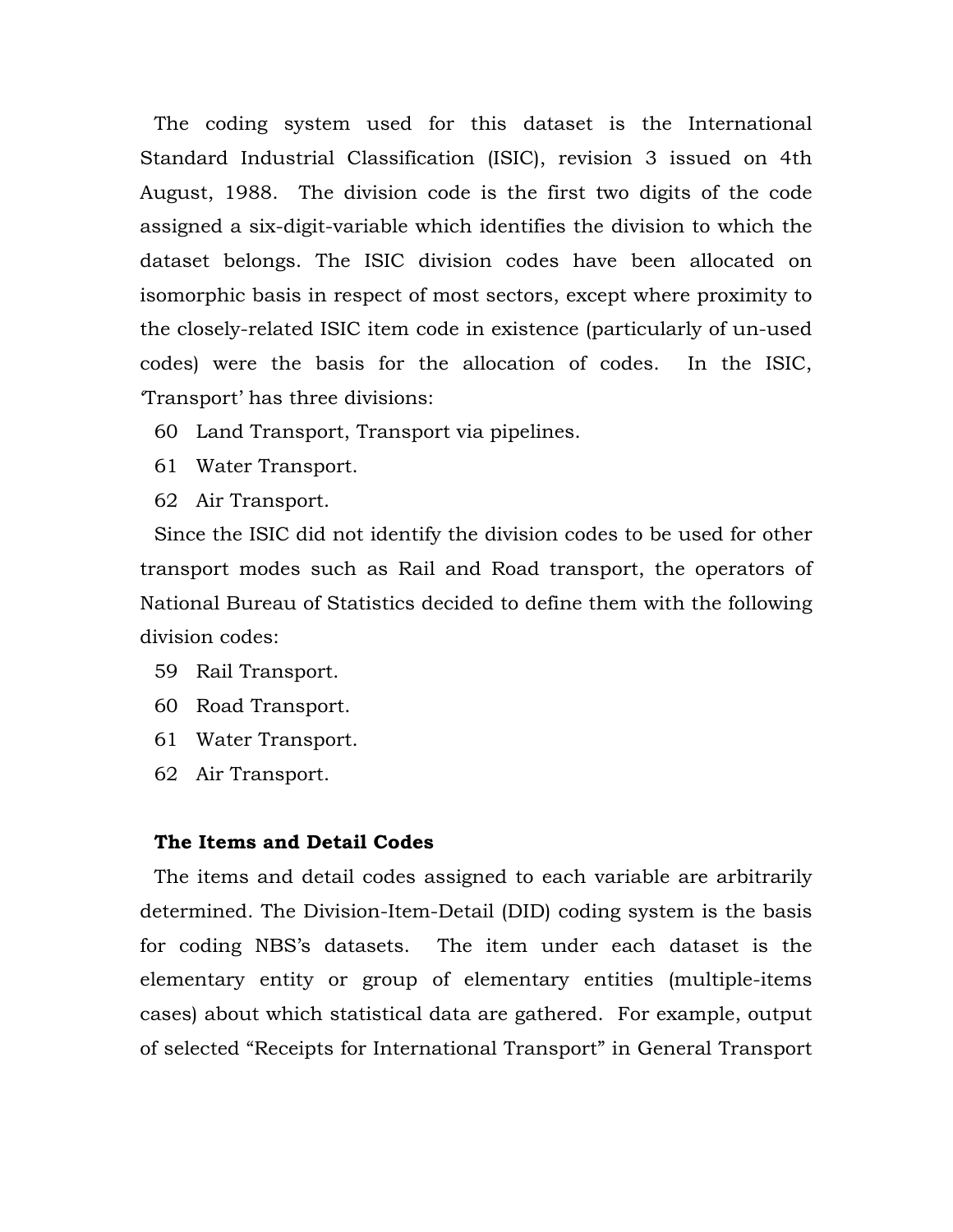is coded 01 for the item with detail 01-11 under the above heading. Thus Division-Item-Detail (DID) for the above is 580101-580111.

- 58 represents Division Code.
- 01 represents Item Code.
- 01-11 represent detail Code.

Following the above explanation, it means there are 11 details in item code 01, that is, 01, 02, 03, 04, etc.

The National Bureau of Statistics (NBS) is using a six-digit code for attributes (variables). The first two digits are used to identify the division, the following two for the item, while the last two represent the detail code. Based on this coding system, the NBS data structure (Statement of Requirements) for 'Transport Statistics' is as shown below:

# [a] **Rail Transport**

The sole source of statistical information on rail transport is the Nigerian Railway Corporation (NRC) which is a parastatal of the Federal Ministry of Transport. The National Bureau of Statistics (NBS) publishes some statistical information on rail transport. Rail transport statistics have been coded as division 59 in conformity with the ISIC. The 24 items in this division fall into the following 6 broad categories.

#### : Annual

# **6**. **CONCLUDING REMARKS**

Nigeria's transport statistics consist of Rail Statistics, Road Statistics, Water Statistics and Air Statistics.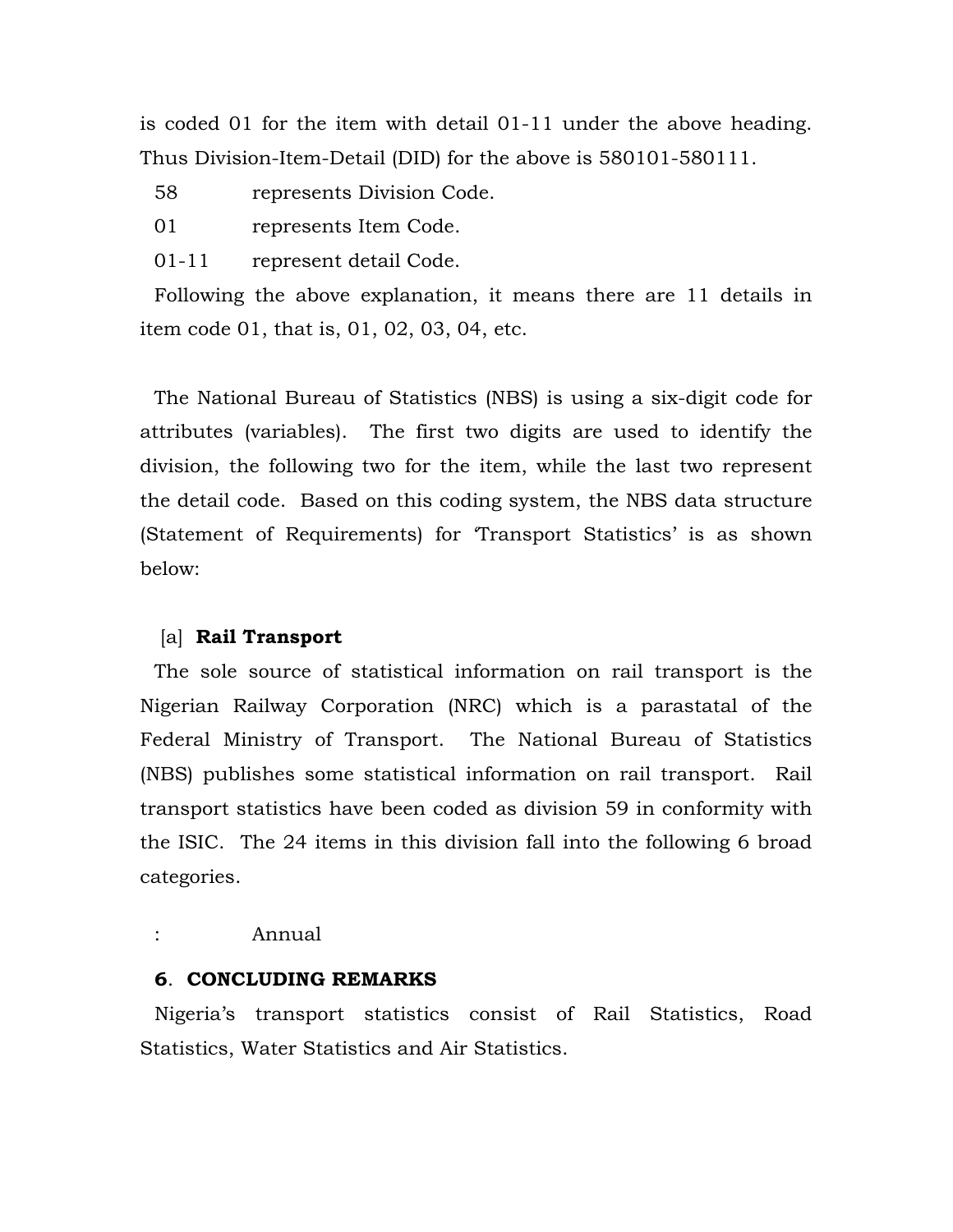**Rail Transport** is a very small division of Nigeria's transport subsector. It once had the most comprehensive set of data which described its activities, but unfortunately, the Nigeria Railway Corporation (which is the sole authority in charge of rail transport) is today an ailing parastatal.

**Road Transport Statistics**, in spite of the dominant position of road transport in the sub-sector, are fragmentary. The Planning, Research & Statistics Department of the Federal Ministry of Transport is yet to play a leading role in the production and dissemination of road transport statistics. Attempts to collate some tems of data on vehicle registration at Local Government Headquarters, Nigeria Police Force Headquarters, among others, are faced with inadequate and nonresponse such that published series are usually incomplete and inaccurate. It is only recently that the Federal Ministry of Works started publishing its **Annual Abstracts,** which contain some information on road transport immovable assets.

**Water Transport Statistics** are at present dominated by port statistics, statistics of inland water transport and the operations of ferries in ocean and coastal waters. As a result of the uniformity of certain attributes of ships and port activities, there is a wide scope for coding the following aspects of port data: ship identification; sea routes, geographical location of ship (region, country and port); different types of working periods (normal shift, overtime, Sundays, holidays); nomenclature of goods; types of package; types of storage; causes of waiting time; and types of transfer to/from inland transport means.